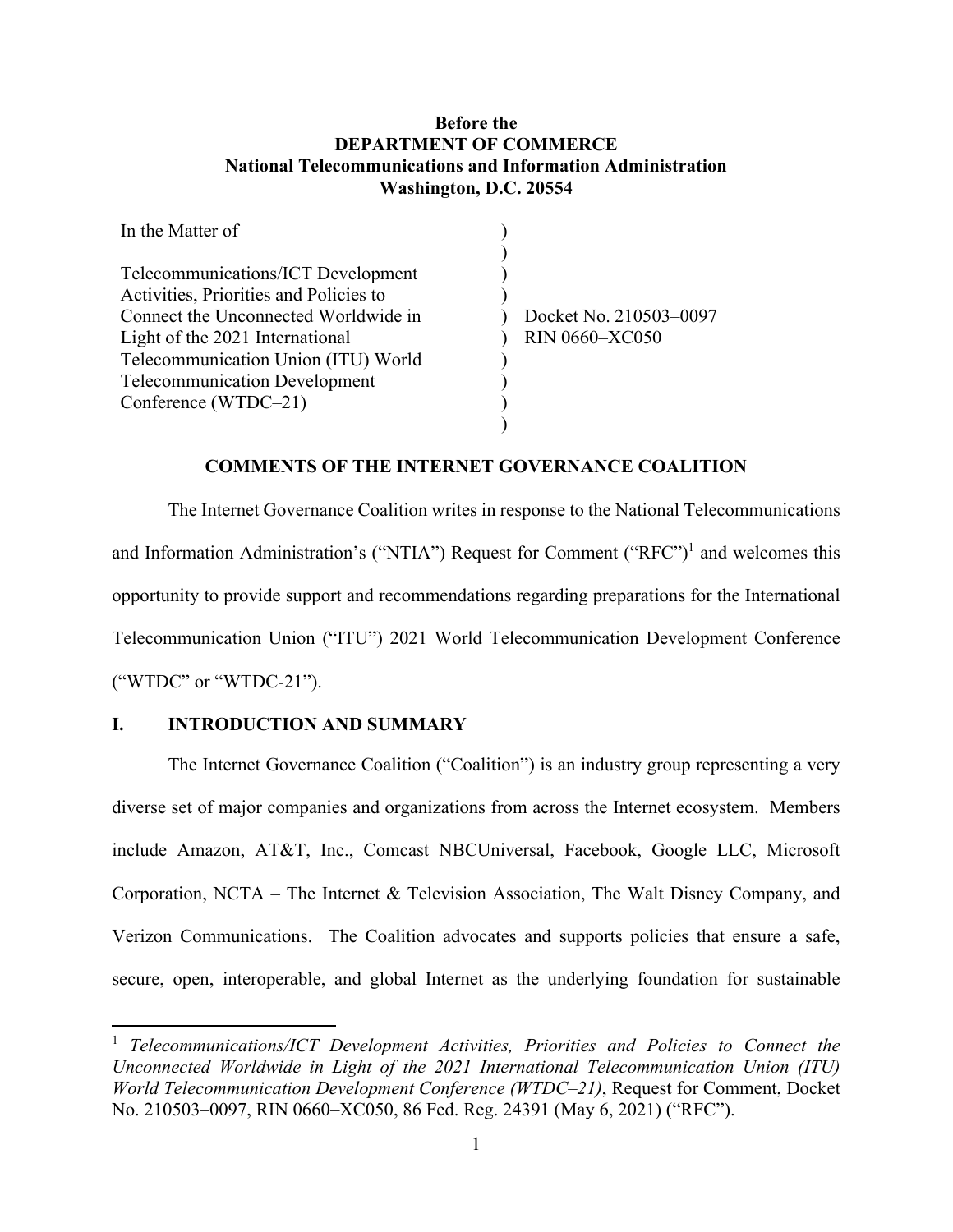economic and social development. The Coalition members provide a wide range of information and communications technology ("ICT") services around the world, including in developing countries, and frequently engage with the ITU and other international organizations. The Coalition itself has long participated in discussions surrounding international ICT public policy issues by providing expertise and a wide range of industry perspectives on issues pertinent to Internet governance.

The ITU Development Sector ("ITU-D") is engaged in extraordinarily important international information communication technologies issues as it seeks to support broadband connectivity for billions more people in the developing world. The Coalition commends NTIA for working with others in the U.S. Government to identify ways to be as effective as possible in helping to achieve this objective of expanded global connectivity, and supports NTIA's efforts within the interagency process to advance these principles in bilateral and multilateral engagements with other nations regarding Internet and digital communications policy issues. Those particular issues may include the free flow of information, promoting private sector investment and innovation, sound principles of privacy and security, and fostering an environment for the development and deployment of new technologies.

Below, the Coalition addresses four major areas among those covered by the RFC: expansion of broadband connectivity; increase in Internet adoption; capacity development; and international engagement. At the outset, the Coalition notes that Ms. Doreen Bogdan-Martin, current Director of ITU-D, is playing an outstanding role in focusing ITU-D's work on priority issues for WTDC preparations in the "Road to Addis" sessions on topics such as stakeholder partnerships, digital inclusion, innovative financing, and youth engagement. Coalition members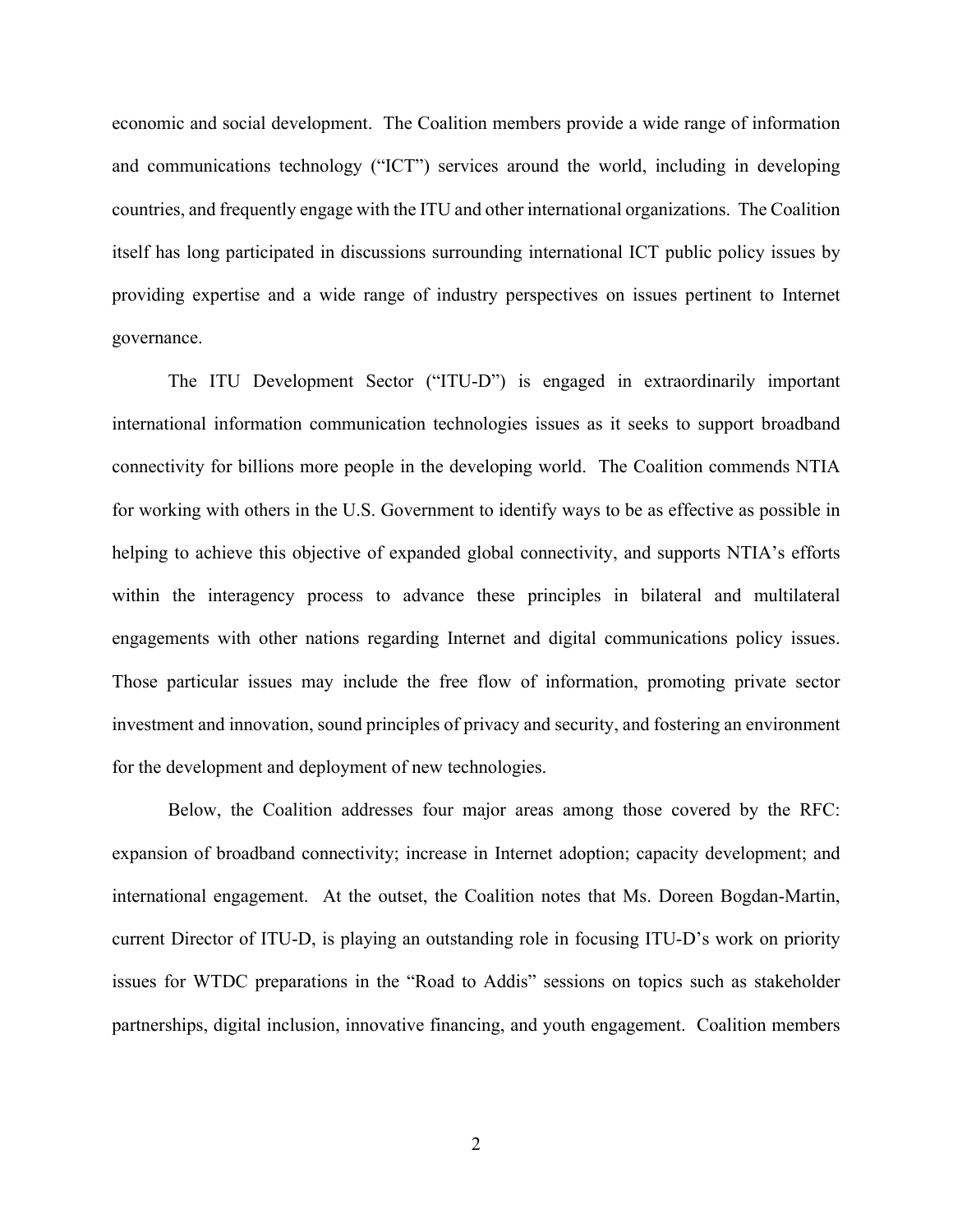are active in these discussions, USG and CITEL preparations for WTDC, and the ongoing activities of ITU-D.

## **II. EXPANDED GLOBAL BROADBAND CONNECTIVITY IS OF PARAMOUNT IMPORTANCE**

One of the stated objectives of WTDC-21 is to mobilize people and resources to "Connect the Unconnected to Achieve Sustainable Development,"<sup>2</sup> and the Coalition strongly supports this objective. The need to connect almost half the world's population who are not online is undisputed, and closing that gap by 2030 is a paramount goal at the United Nations and beyond.<sup>3</sup> The United States must be a vocal advocate of the power of connectivity to promote sustainable development and economic opportunity around the world. Continued innovation and expansion in global connectivity requires policies that promote private sector investment, and foster the longterm growth of the Internet economy, rather than chilling investment and innovation through excessive regulation, resulting in restrictive access to information and services.

In part, this is a matter of deploying additional infrastructure and services for unserved and underserved communities. For example, 49% of the world's population is made up of non-Internet users, about 3.341 billion individuals, with higher-than-average rates of non-usage in Africa (71%, or 425 million people), Asia and the Pacific (55%, or 2.227 billion people) and the Arab States  $(45\%$ , or 121 million people).<sup>4</sup> ITU-D has found that "[t]he digital divide can be explained in part by the lack of network infrastructure."<sup>5</sup> Further broadband deployment in the developing world necessitates massive private sector investments, which require enabling regulatory environments

<sup>2</sup> *Id.* at 24393.

<sup>3</sup> *Id.* at 24392.

<sup>&</sup>lt;sup>4</sup> See Telecommunication industry in the post-COVID-19 world, Report of the 7<sup>th</sup> ITU Economic *Experts Roundtable*, International Telecommunication Union, Development Sector, 3 (2021). <sup>5</sup> *Id.*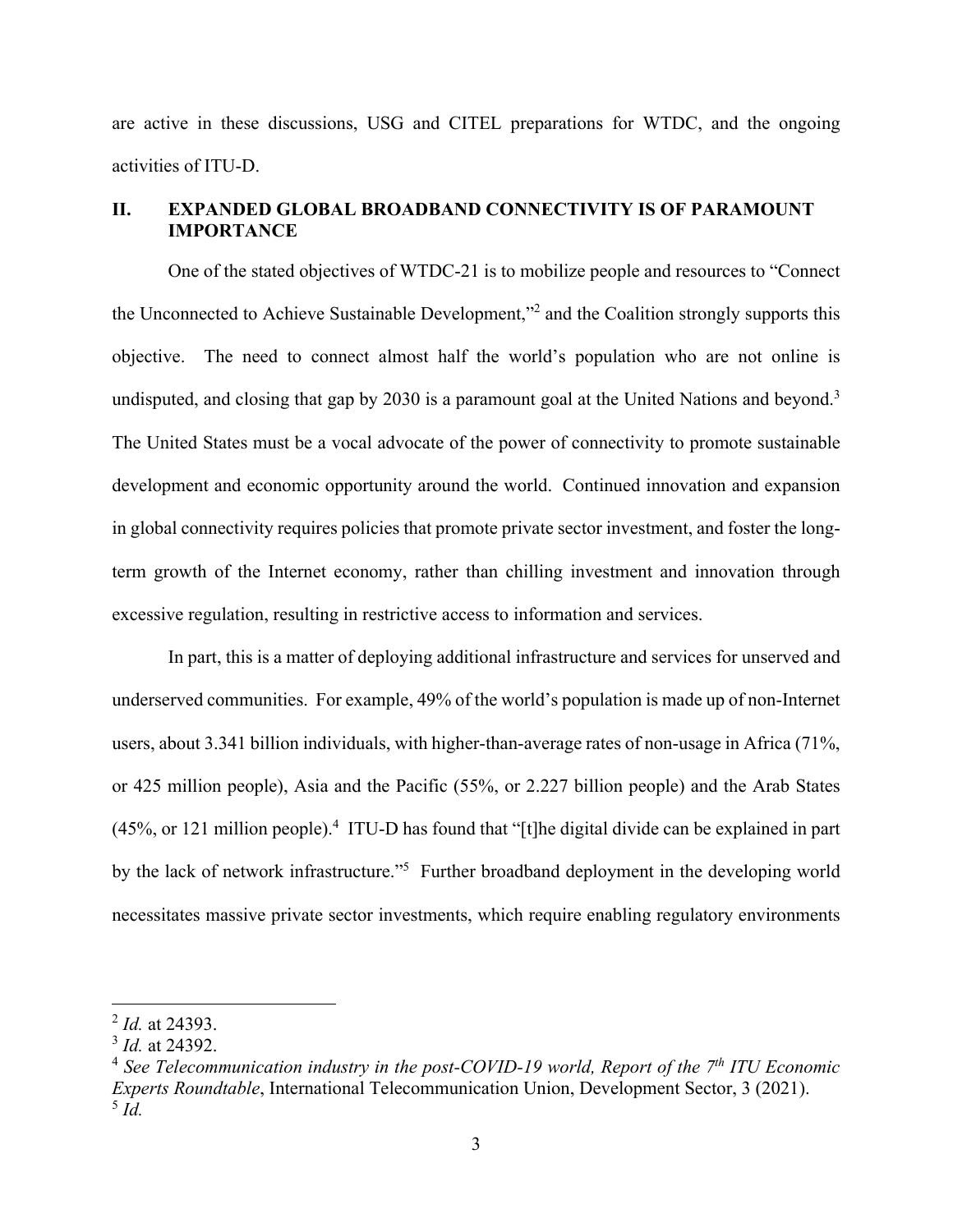that simplify licensing and buildout procedures and otherwise remove barriers for broadband providers of many types to participate easily in deployment and provision of services.

Various models for funding of broadband should continue to be explored within ITU-D. While private sector funding remains paramount, the Coalition notes the important roles of funding through public-private partnerships, international development banks, and potentially new models for hybrid sources of funding. In addition, many universal service funds, including in developing countries, are not being fully utilized and could be significant sources of funding for broadband.<sup>6</sup>

Sharing of best practices in public policy and learned experience is vital, while at the same time contexts and markets vary, and public policy should be tailored to reflect those differences. For example, many developing countries currently rely more heavily on mobile networks than on fixed networks for Internet connectivity.<sup>7</sup> As a result, policy approaches designed to increase the deployment of connectivity infrastructure must allow for flexibility in execution based on the needs of each region, country, or community. For these reasons, it is important that the U.S. Government continue its commitment to being technology neutral.

#### **III. PUBLIC POLICIES MUST BE DESIGNED TO INCREASE UPTAKE**

ICT network deployments only address one facet of the "connectivity gap," because, among other reasons, a network is only useful to the extent it is adopted. Adoption of deployed networks is equally important as network deployment, and connecting the next billions of people

<sup>6</sup> *See, e.g.*, Rohan Samarajiva and Gayani Hurulle, *Metrics to improve universal-service fund disbursements*, 21 Digital Policy, Regulation, and Governance 102, 105 (2019) (describing studies showing a significant gap between funds gathered in USF programs and funds actually dispersed). <sup>7</sup> *See Measuring Digital Development, Facts and Figures, 2020*, International Telecommunication Union, Development Sector, 9 (2020), https://www.itu.int/en/ITU-D/Statistics/Documents/facts/FactsFigures2020.pdf ("*2020 Facts and Figures*"). For example, in Africa, there are 33 active-mobile broadband subscriptions for every 100 inhabitants, as compared to 1 fixed-broadband subscription; those numbers are 60 and 8 per 100 in the Arab States and 77 and 15 per 100 in the Asia & Pacific region. *Id.*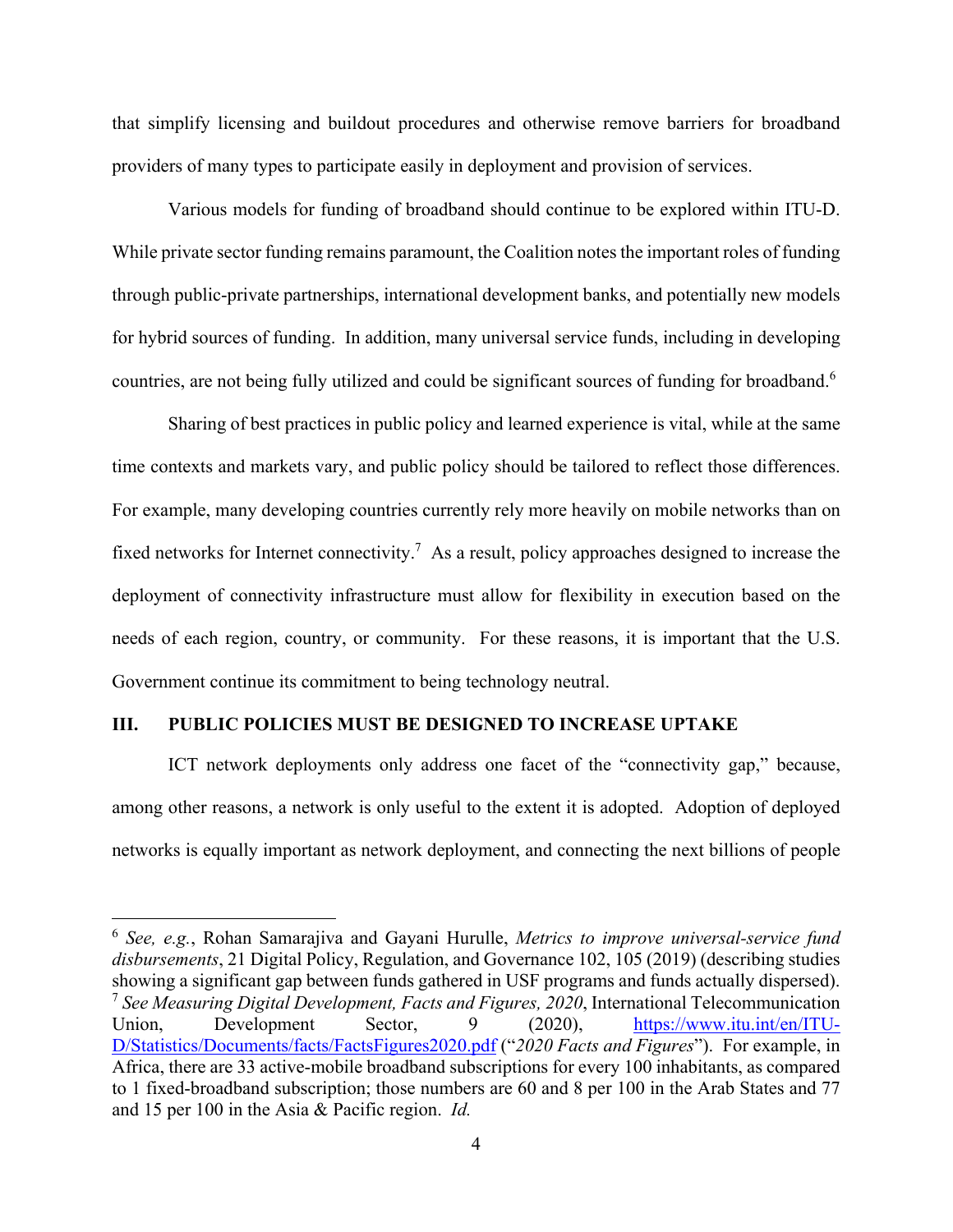by definition requires major advances in digital inclusion. For example, major gender gaps remain in broadband adoption,<sup>8</sup> and the Coalition strongly supports NTIA's stated goal of "promot[ing] inclusion, with a focus on women and girls and students, as drivers for adoption, especially in developing countries."<sup>9</sup>

A number of government policies can support achieving this goal and others related to adoption, and ITU-D can assist countries in further exploring these ideas. For example, countries should identify the barriers to adoption among their own populations in as much detail as possible with close analysis of the needs of various users based on factors such as language, age, gender, education, and relevant uses of digital services. Based on these findings, countries can effectively target government-supported training in digital literacy and other skills, as well as encourage the availability of relevant content (e.g., education, healthcare, government services, agriculture and fishing, and other economic data). A lack of computers, mobile Internet devices, and other equipment is one common barrier to the adoption and use of Internet services, and thus governments may also wish to consider ways to assist in funding equipment. Finally, connecting individuals with the institutions in their communities is essential, in part because gaining access to these institutions may motivate more people to adopt available connectivity. Such institutions include schools, healthcare facilities, and locally based Internet access centers.

Additionally, the Coalition notes that advances in adoption will only occur if Internet connectivity and services are seen as trusted, secure, private, equitable, and protective of human rights. Threats to Internet security can weaken consumer confidence, and hinder economic growth and innovation. Policies and programs should therefore be structured with the goal of putting

<sup>&</sup>lt;sup>8</sup> *See id.* at 8 (showing gender gaps in Internet usage of 12% for landlocked developing countries, 13% for the least developed countries, and 9% for developing countries).

<sup>9</sup> *RFC*, at 24392.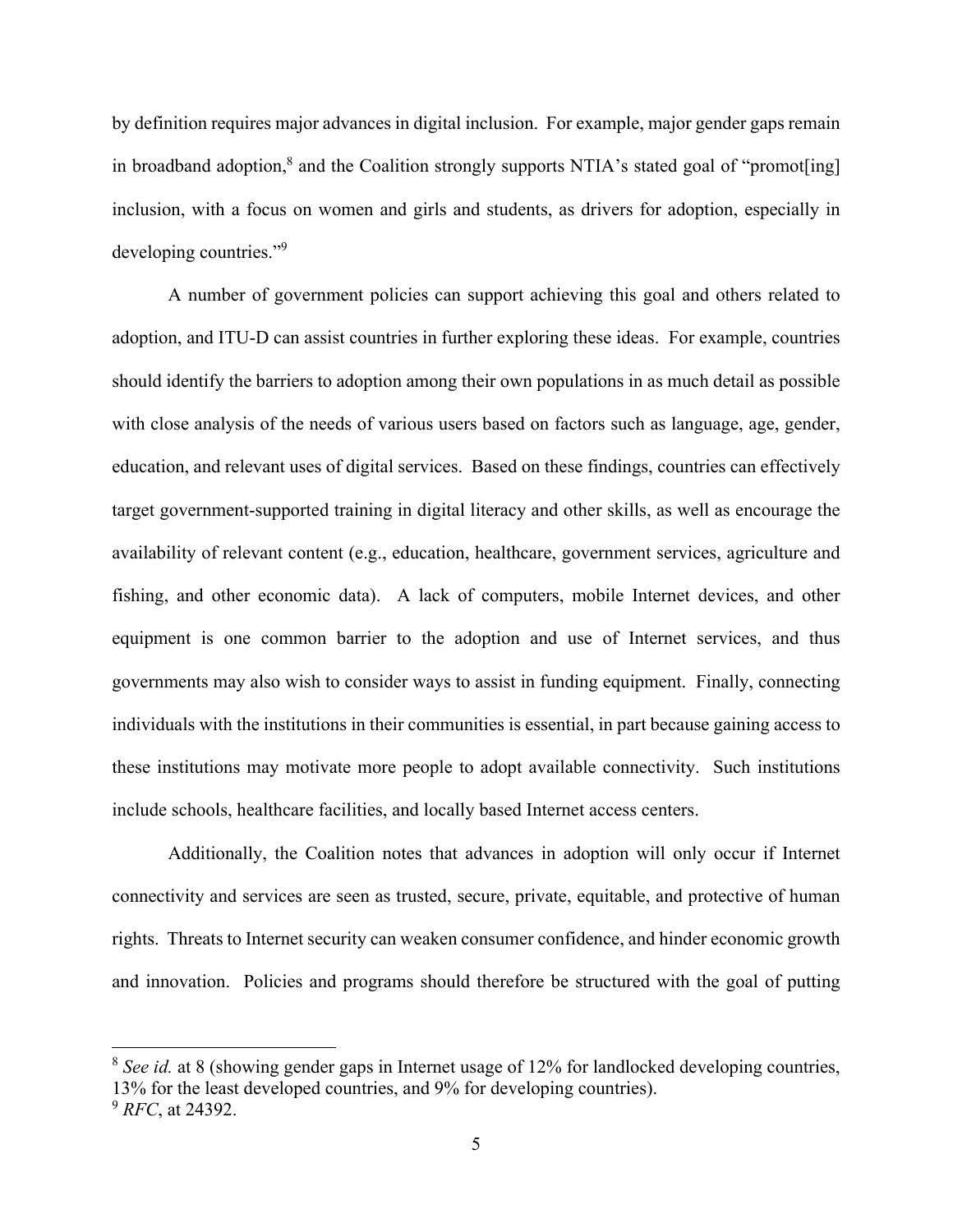people first. Leadership on these issues rests primarily with the private sector and with specialized intergovernmental organizations and private sector-led entities. For example, the OECD has developed policy principles regarding privacy, security, and trustworthy AI. Various UN organizations continue work on cybersecurity and human rights in the digital context. The Coalition supports continuation of an approach by the U.S. Government that engages in the above deliberations, often on a multistakeholder basis, but notes that ITU expansion into these areas would not be appropriate or productive.

# **IV. INCREASING CONNECTIVITY REQUIRES EFFECTIVE INITIATIVES TO BUILD EXPERTISE AND SKILLS**

NTIA rightly focuses on capacity development in the RFC. The RFC notes that BDT Director Doreen Bogdan-Martin seeks to achieve more concrete results and outcomes in project and capacity building implementation; asks how virtual platforms might enhance the capacity building work of the BDT and ITU-D study groups; and inquires about entities' participation in capacity-development activities, particularly those focused on meeting developing country needs.10

Capacity building initiatives are central to accomplishing the purpose of the ITU's development programs and to the overall achievement of sustainable global Internet connectivity and use. One of the hallmark strengths of ITU-D is its engagement in capacity development to help ITU members build expertise and skills. The Coalition recommends that U.S.-based programs in this area be expanded and provided necessary funds to reach a wider audience. Regulators and other government officials from developing countries typically are very interested in exchanges with their counterparts and other experts from both government and the private sector.

<sup>10</sup> *See RFC*, at 24392.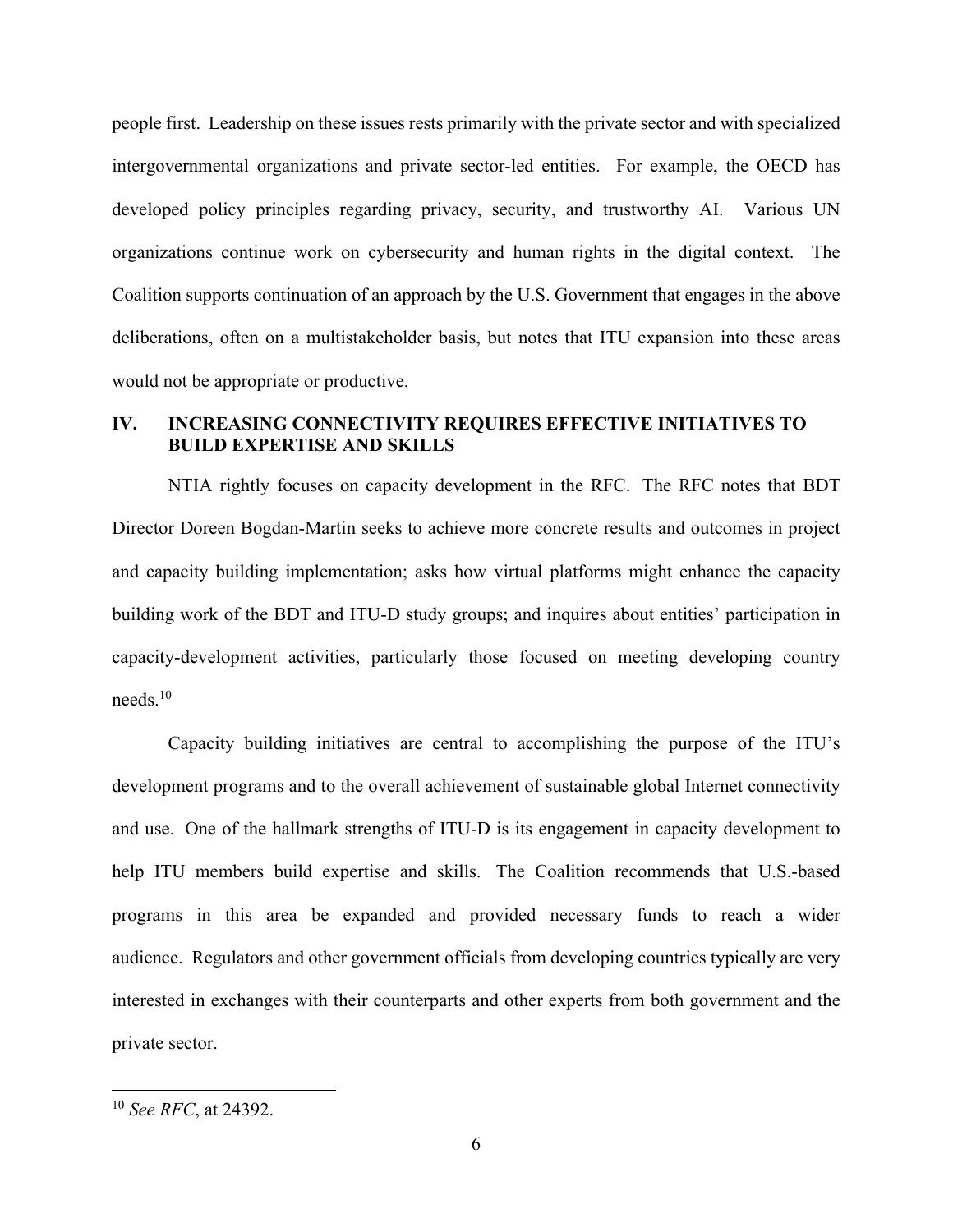Historically, the U.S. has facilitated such programs in many ways. The U.S. Telecommunications Training Institute ("USTTI") is an outstanding model for training, with its Board composed of the Chair of the Federal Communications Commission ("FCC"), the Administrator of NTIA, and the U.S. Coordinator for International Communications and Information Policy at the Department of State, as well as senior representatives of a wide range of private sector entities.<sup>11</sup> USTTI courses cover a wide range of current topics and are generally taught by experts including those from the government and private sector entities on the Board. The scholars are from developing countries, with a high proportion from Africa.

Similar training opportunities have been embodied in visitors' programs at the FCC and the Department of State and in special training sessions tailored to priority topics for specific developing countries. USAID has generated numerous such programs and the Coalition supports materially enhancing and expanding such programs. On the private sector side, ICT entities frequently participate as experts in ITU sessions, training institutes, conferences organized in developing countries, and venues such as the Internet Governance Forum. In addition, capacity building programs may be organized as needed in developing countries with the assistance of Department of State and Department of Commerce staff responsible for digital affairs at U.S. embassies. While in-person sessions are preferable, especially for relationship building, it has become apparent that virtual opportunities are also effective. The Coalition recommends expansion of these types of initiatives, taking into consideration the insights into relevant topics that are expressed in preparations for WTDC.

<sup>&</sup>lt;sup>11</sup> *See Directors*, USTTI (last accessed May 17, 2021), https://ustti.org/directors/.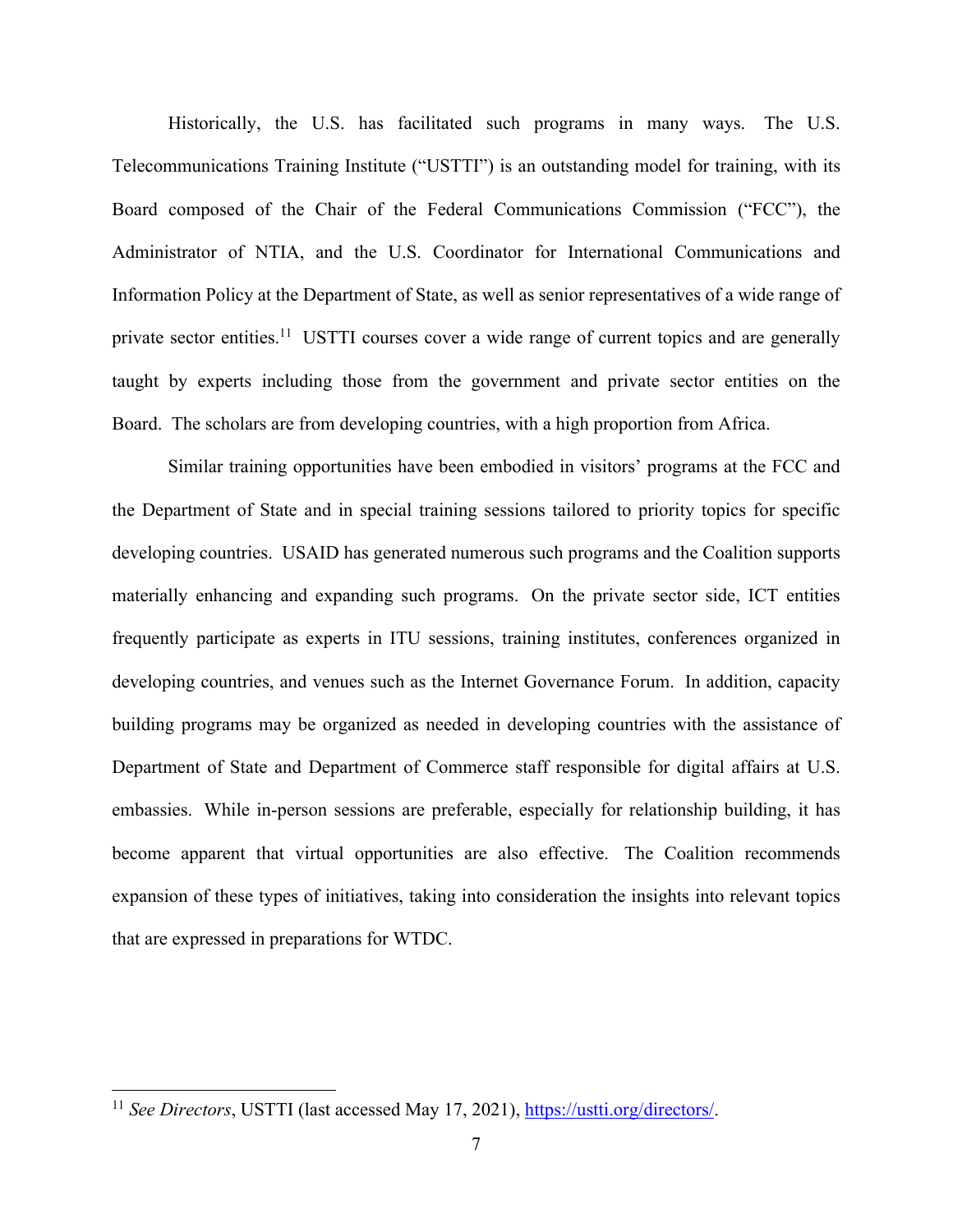# **V. INTERNATIONAL ENGAGEMENT SHOULD BE A PRIORITY AND REFLECT A WHOLE-OF-GOVERNMENT AND MULTISTAKEHOLDER APPROACH**

The Coalition encourages the United States to continue to prioritize international engagement on these issues, mobilizing a whole-of-government and multistakeholder approach. The Coalition notes that NTIA "seek[s] to reach the U.S. telecommunication/ICT stakeholder community and expand this community with new connectivity stakeholders in order to obtain a diverse range of views and increase recognition about the positive contributions U.S. entities are making to connect the unconnected and increase digital inclusion."<sup>12</sup> The Coalition shares this view and encourages NTIA to continue to champion the multistakeholder model of international Internet governance. Internet governance and policies are best developed through a bottom-up, transparent, and consensus-driven process. Open forums bring viewpoint diversity, and input from government, industry, academia, the technical community, and civil society is necessary for Internet stability and reliability. And transparency provides for informed stakeholder engagement. Overall, prioritizing addressing these issues from as many different perspectives as possible will be the most effective way to move forward and to promote sustainable economic and social development. The Coalition looks forward to continuing consultations and, where appropriate, collaboration with NTIA and others in the interagency process to ensure efficiency and effectiveness at ITU-D.

### **VI. CONCLUSION**

Continued growth and adoption of the Internet and digital communications are vitally important for sustainable development and public welfare. To achieve the full potential of the Internet, and the digital economy, the Coalition encourages NTIA to continue advocating for a safe, secure, open, interoperable, and global Internet. NTIA can continue to have considerable

<sup>12</sup> *RFC*, at 24392.